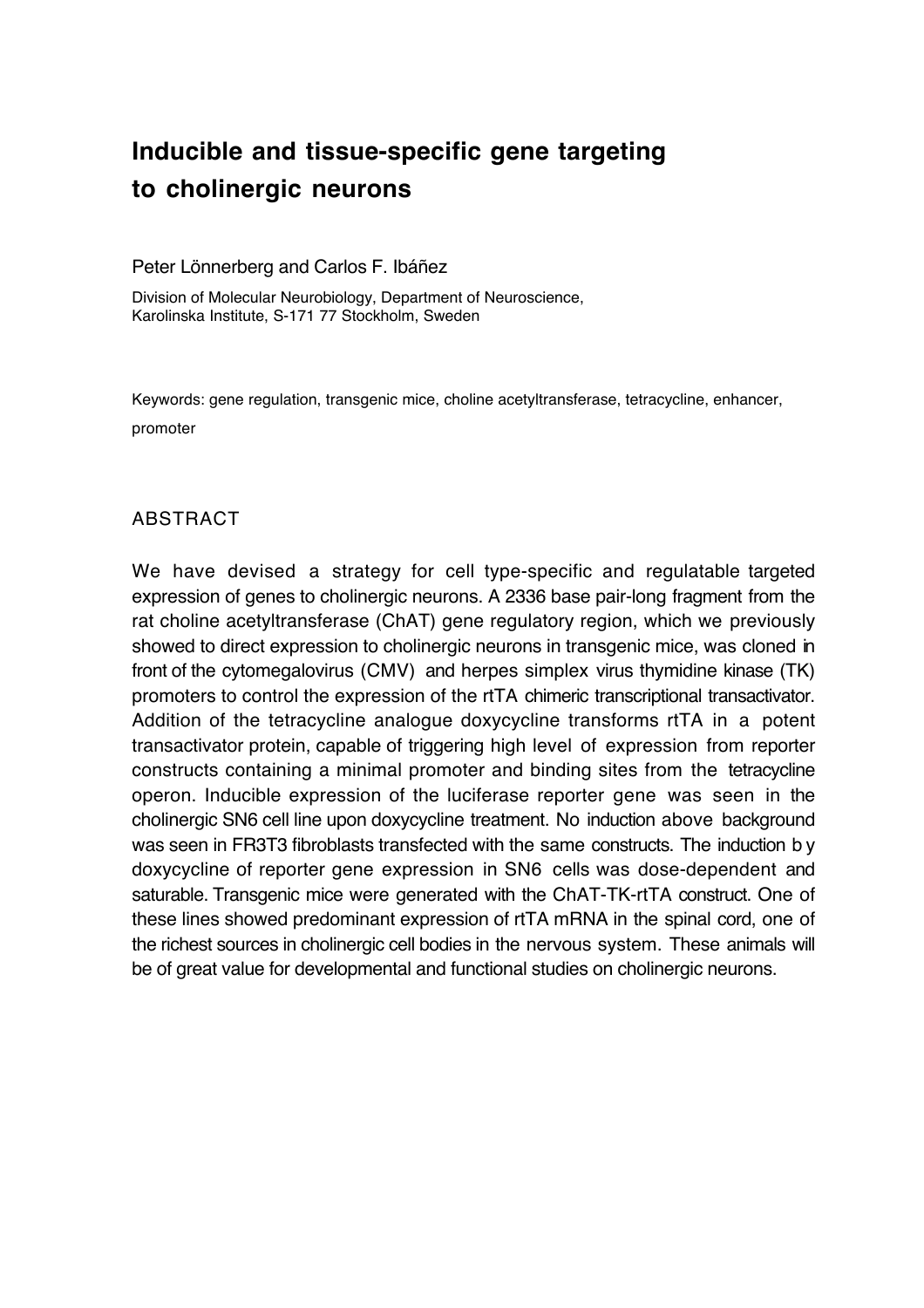### INTRODUCTION

An important population of neurons in the nervous system are the cholinergic neurons, mainly located in the ventral horn of the spinal cord, cranial nuclei, and in the basal forebrain. Cholinergic cell bodies are also found in cortex, striatum and the olfactory bulb. The cholinergic systems are involved in motor and cognitive functions and are affected in Alzheimer's disease. Choline acetyltransferase (ChAT) is the enzyme responsible for the synthesis of acetylcholine, and, together with the vesicular acetylcholine transporter (VAChT), is the best available marker for cholinergic neurons (Arvidsson et al., 1997). The VAChT gene has been shown to be contained within an intron of the ChAT gene, and some of its mRNAs are transcribed from the ChAT promoter (Bejanin et al., 1994; Erickson et al., 1994). The structure of the ChAT gene has been extensively studied and it has been shown to have several promoters in both rat, mice and man (Chireux et al., 1994; Hahn et al., 1992; Ibáñez and Persson, 1991; Kengaku et al., 1993; Misawa et al., 1992). We have previously isolated a 2336 base pair (bp) long region from the most upstream promoter of the rat ChAT gene that is able to confer cholinergic cell-specific expression of a reporter gene in transgenic mice (Lönnerberg et al., 1995). This transgene was also able to mimic the developmental regulation of the endogenous ChAT gene and showed similar regulation in a lesion model (Lönnerberg et al., 1995).

Gene targeting in transgenic mice is a powerful approach to overexpress or inhibit specific genes in a tissue-specific manner. A limitation of this approach, however, is that it is often difficult to separate the effects observed in the adult from abnormalities in the developmental history of the animal caused by the genetic manipulation. Several system have been developed to overcome this problem and to allow the investigator to induce gene expression by exogenous administration of small difusible molecules. One such system was developed by Bujard and colleagues (Gossen et al., 1995), and it is based in the use of a chimeric transcritptional activator which binding to specific DNA sequences is induced by tetracycline analogues. This strategy has recently been applied to target tissue-specific regulatable transgene expression in several systems (Hennighausen et al., 1995; Kistner et al., 1996; Yu et al., 1996). We have now utilized this aspproach to produce a line of trnasgenic mice that selectively expresses the chimeric tetracycline-dependent transactivator rtTA in cholinergic tissues.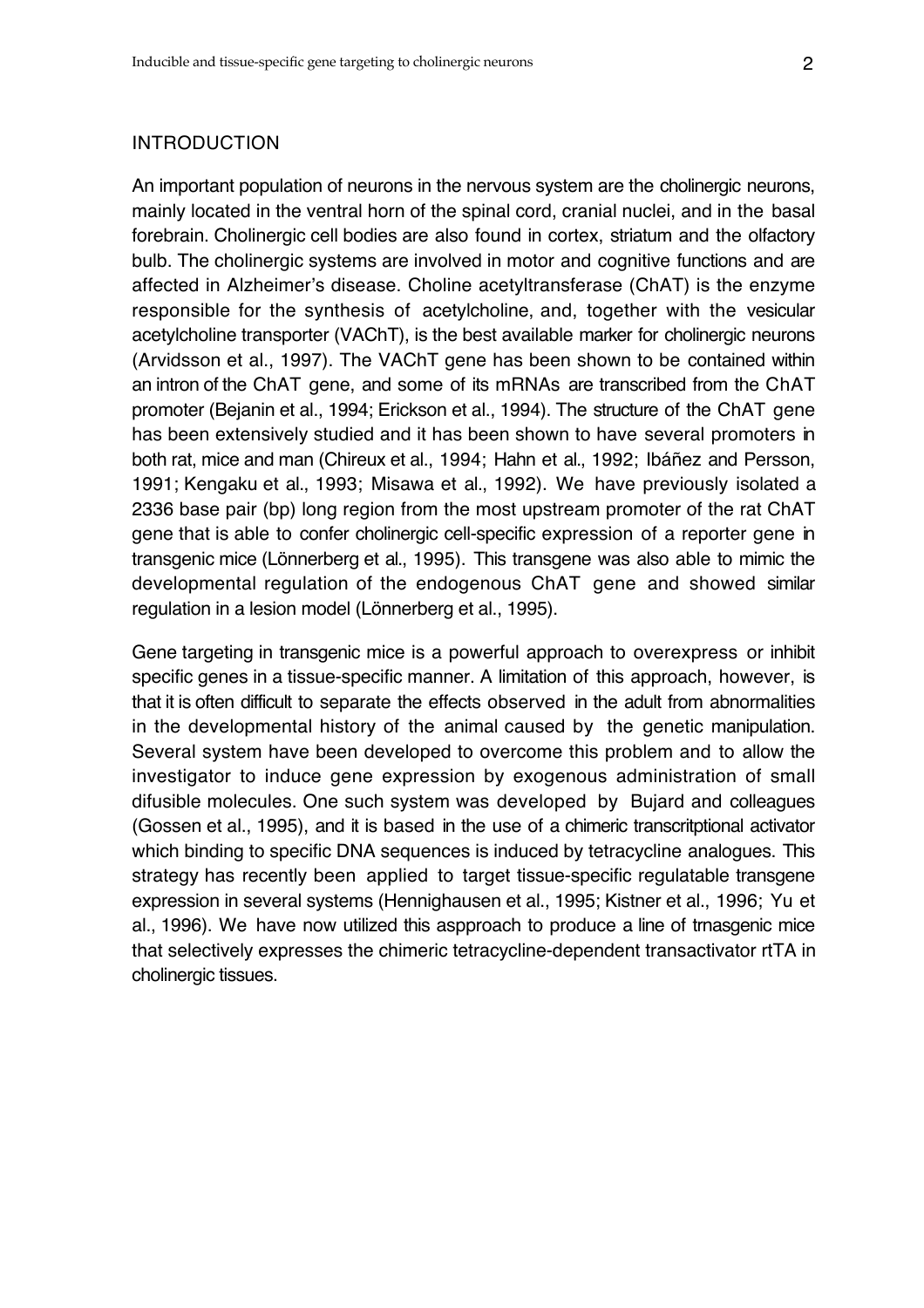# MATERIALS AND METHODS

#### Plasmid constructions

The plasmids pUHD172-1neo, pUHD10-3 and pUHC13-6 were kindly provided by Dr. Hermann Bujard. pEH2.3TKrtTA expressing rtTA under control of the herpes simplex virus TK minimal promoter and a cholinergic-specific regulatory region was constructed by inserting an EcoRI-BamHI fragment of the rtTA gene from pUHD172-1neo into the pBLEH2.3CAT plasmid. pBLEH2.3CAT contains the 2336 bp long EcoRI-HindIII regulatory region from the rat ChAT gene (Ibáñez and Persson, 1991; Lönnerberg et al., 1995) subcloned by blunt-end ligation into the SalI site of pBLCAT2 (Luckow and Schütz, 1987). In the second construct tested, pEH2.3CMVrtTA, a CMV minimal promoter was used instead of the TK promoter. This was done by inserting the 2336 bp EcoRI-HindIII regulatory region of the ChAT gene into the EcoRI site of pUHD10-3.

#### Cell culture and transfection

FR3T3 fibroblasts and the cholinergic SN6 cells were grown in DMEM with 10% of Fetal Calf Serum supplemented with 2 mM glutamine, 100 U/ml penicillin, and 100 mg/ml streptomycin (all Gibco BRL) at 37°C in a 5% CO2 atmosphere. Cells grown to approximately 70% confluency were transfected according to the calcium phosphate procedure. Doxycycline was added to the medium immediately after transfection. Forty eight hours later, the cells were harvested in lysis buffer containing 0.1 M potassium phosphate buffer pH 7.7, 1 % Triton X-100, 15 % glycerol and 2mM dithiotreithol. Luciferase assays were performed as previously described (de Wet et al., 1987).

#### Transgenic mice.

A 4.7 kb fragment containing the 2336 bp EcoRI-HindIII fragment from the regulatory region of the rat ChAT gene followed by the TK minimal promoter, the rtTA gene and polyadenylation sequences was excised from pEH2.3TKrtTA, purified on an agarose gel, and injected in pronuclei of fertilized mouse eggs to generate transgenic mice as previously described (Nilsson and Lendahl, 1993) (CBA x C57BL6)F1 mice were used as embryo donors, stud males, and pseudopregnant females. C57BL6 mature females were used for breeding. Preparation of high molecular weight DNA from tail biopsies was performed as previously described (Nilsson and Lendahl, 1993).

#### Tissue preparation, RNA extraction and RT-PCR analysis.

All tissues were immediately frozen on dry ice after dissection and stored at -70°C until analysis. RNA was extracted by the acid-phenol method (Chomczynski and Sacci, 1987) and polyadenylated RNA isolated with Dynabeads (Dynal). The expression of rtTA mRNA was determined by reverse transcriptase-polymerase chain reaction (RT-PCR). 1 µg of RNA was reverse transcribed for 30 min at 60°C, then amplified with 5 cycles of 94°C for 45 s, 55°C for 1 min, 60°C for 1 min, and 18 cycles of 94°C for 45 s and 60°C for 1 min (AmpliTaq EZ rTth RNA PCR kit, Perkin-Elmer). The primers used were 5'-GCCGCCATTATTACGACAAGC-3' and 5'- GTCCTCGCCGTCTAAGTGGAG-3'. The products were run on an agarose gel, and photographed on a UV light table.

### RESULTS AND DISCUSSION

We have previously characterized a fragment from the rat choline acetyltransferase gene regulatory region that directs tissue-specific expression of a reporter gene in cell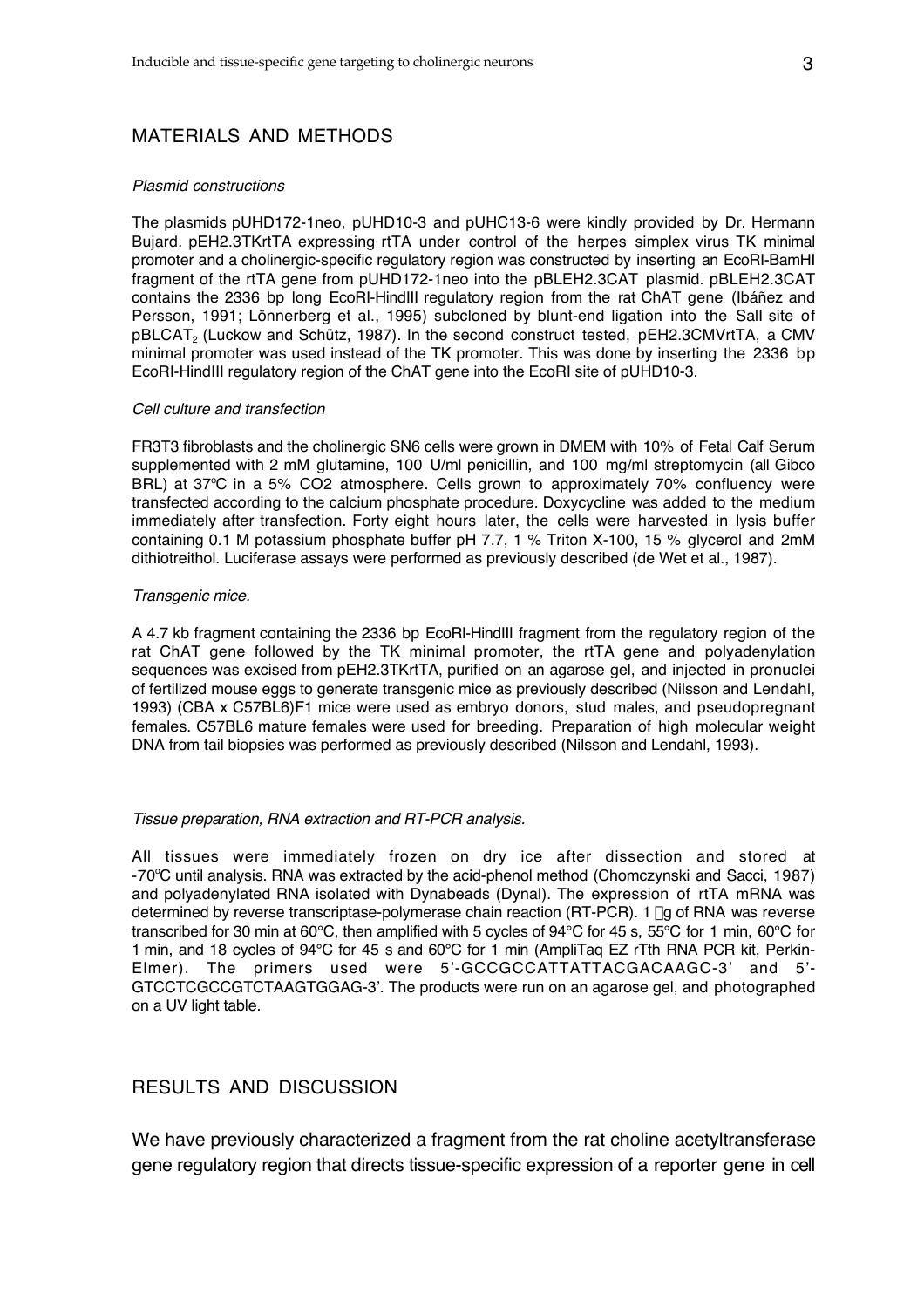lines and transgenic mice (Ibáñez and Persson, 1991; Lönnerberg et al., 1995; Lönnerberg et al., 1996). With the aim of obtaining reversible and regulatable expression of genes targeted to cholinergic cells, we have combined the specificity of the enhancer region of the ChAT gene with the tetracycline inducible promoter system (Gossen et al., 1995).



Figure 1. **Induction of luciferase activity by doxycycline in transfected cholinergic cells.** Cholinergic SN6 cells and FR3T3 fibroblasts were transiently transfected with pUHC13-6 alone (-) and together (+) with (A) pEH2.3CMVrtTA or (B) pEH2.3TKrtTA. 2.5 µg of each plasmid were used for a 35 mm well. Doxycycline was added to indicated wells immediately after transfection at a concentration of 1  $\mu$ g/ml. Cells were harvested after 48 hours incubation followed by assay of luciferase activity.

# Cholinergic cell-type specific activation of a reporter gene by doxycyclin.

Two different promoters were tested for their efficiency at directing rtTA expression. Plasmids expressing rtTA under control of the 2336 bp cholinergic-specific regulatory region followed by the CMV (plasmid pEH2.3CMVrtTA) or TK (plasmid pEH2.3TKrtTA) promoters were transiently co-transfected together with a plasmid expressing luciferase under control of heptamer tetop rtTA binding sites and the TK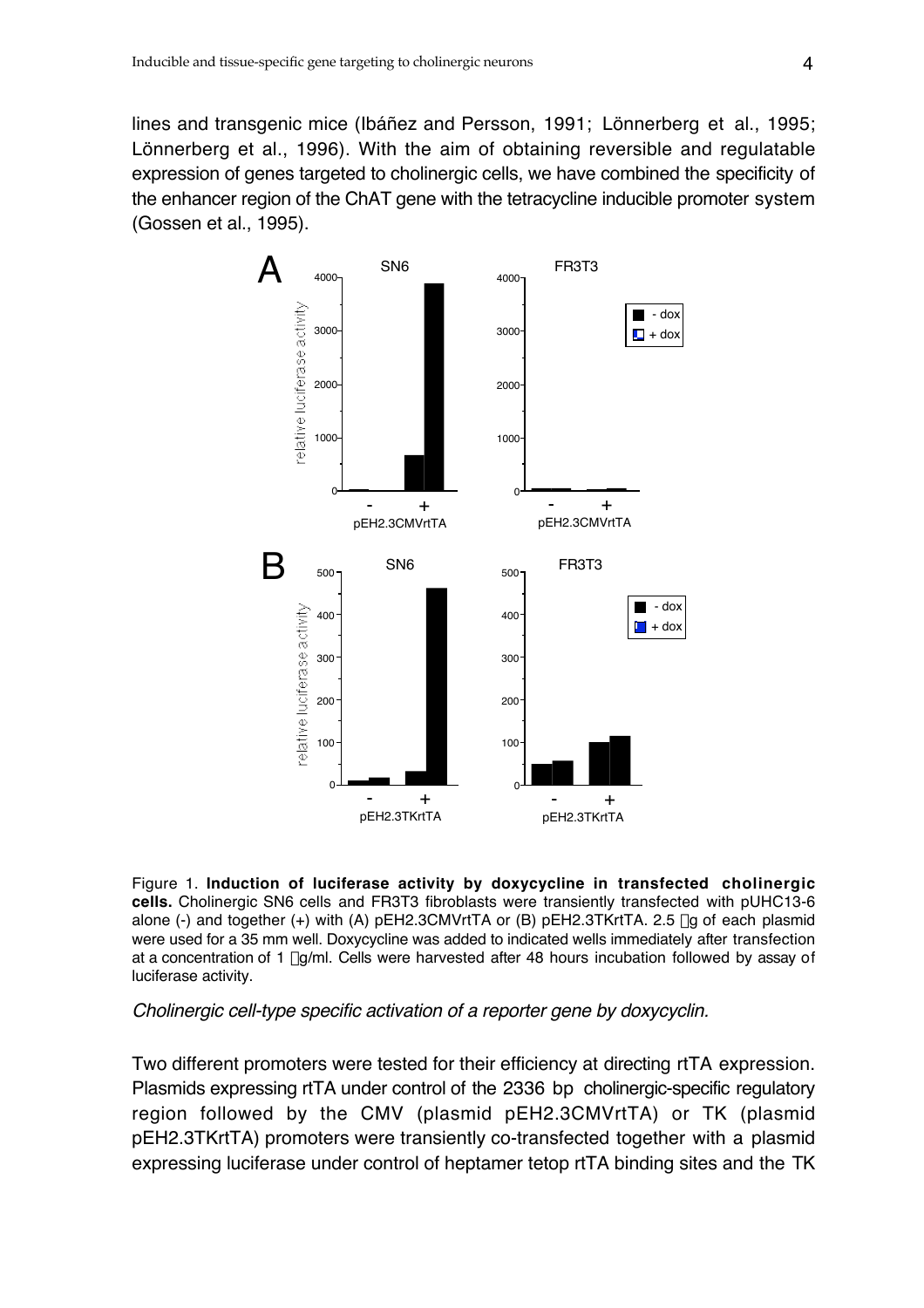minimal promoter (plasmid pUHC13-6) into the cholinergic neuroblastoma cell line SN6 or into the rat fibroblast line FR3T3. For each plasmid pair, 1 ug/ml of doxycycline was added to one of two duplicate wells immediately after transfection. Forty eight hours later, the cells were collected and processed for luciferase assays. Doxycycline induced 7- and 13-fold activation of the reporter gene in cholinergic SN6 cells that carried the pEH2.3CMVrtTA and pEH2.3TKrtTA constructs, respectively. Neither promoter showed any induction in non-cholinergic FR3T3 fibroblast cells (Fig. 1). The CMV promoter exhibited higher absolute expression levels than the TK promoter when induced by doxycycline in SN6 cells, but displayed a significant background luciferase activity in the absence of doxycycline. No measurable background was detected with the pEH2.3TKrtTA construct (Fig. 1). Thus, cholinergicspecific inducibility was higher with the TK promoter construct, even though this promoter had weaker overall activity than CMV.



Figure 2. **Dose-dependent induction of luciferase activity by doxycycline in transfected SN6 cells.** SN6 cells were transfected with 2.5 mg each of pUHC13-6 and pEH2.3TKrtTA. Immediately after transfection the indicated concentrations of doxycycline were added to the medium. Cells were grown for 48 hours, harvested, and processed for luciferase assays. Values shown represent mean +/- standard error (n=3).

# Dose-dependent induction of the luciferase reporter gene

SN6 cells were transiently co-transfected with equal amounts of pEH2.3TKrtTA and pUHC13-6, and grown in the presence of various concentrations of doxycycline. Cell extracts were made after 48 hours, and luciferase enzyme activity was measured. A dose-dependent induction of the reporter gene was observed; maximal effects were seen at a doxycycline concentration of 3000 ng/ml (Fig. 2).

Targeted expression of rtTA in cholinergic cells of transgenic mice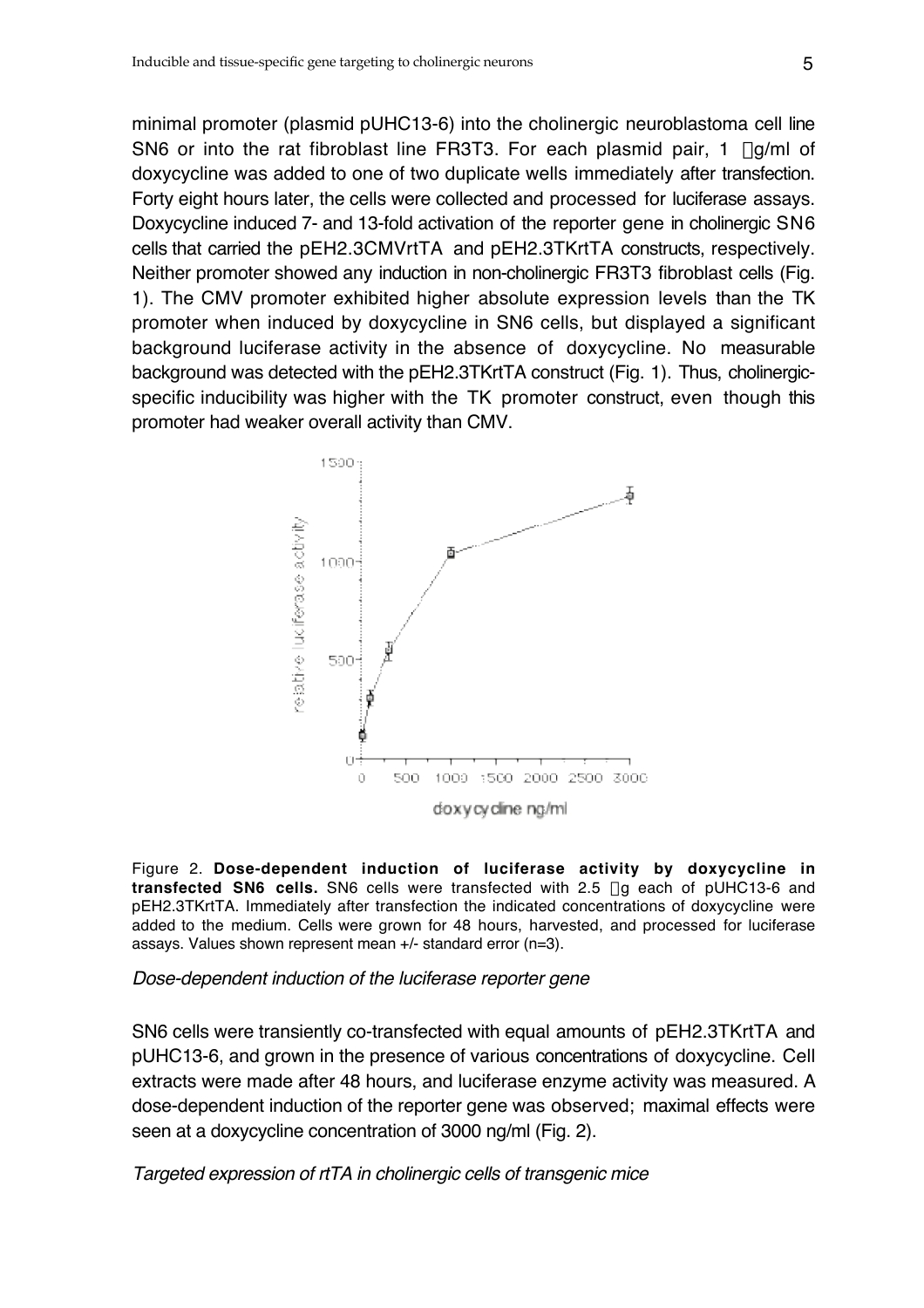Having demonstrated the cholinergic-specificity and tetracycline-inducibility of pEH2.3TKrtTA and pEH2.3CMVrtTA constructs in vitro, we set out to generate lines of transgenic mice with targeted expression of rtTA in cholinergic cells. Siince our goal was to develop a system for reversible and regulatable gene targeting with minimal developmental effects, we chose the construct based on the TK promoter as this is the one that showed higher inducibility with neglible background activity, despite its overall lower activity compared to the CMV construct. The pEH2.3TKrtTA construct has the rtTA coding region replacing the chloramphenicol acetyltransferase reporter gene used in our earlier study of cholinergic-specific gene targeting in transgenic mice (Lönnerberg et al., 1995), and it was therefore expected to behave in a similar fashion.



Figure 3. **Targeted expression of rtTA in cholinergic cells of transgenic mice.** Total RNA was extracted from various tissues of an adult male of transgenic line 4, and RT-PCR was performed on 1 µg of total RNA for 31 cycles. The amplified products were run on an agarose gel, stained with ethidium bromide and photographed on a UV light table. No additional bands were detected after further 8 cycles of amplification.

Several lines of transgenic mice were obtained carrying the EH2.3TKrtTA transgene. Eight adult males each from a different line were sacrificed and various tissues dissected for RNA extraction. Expression of rtTA mRNA was investigated by analyziing alliquots of a RT-PCR reaction taken at different times of amplification. rtTA mRNA expression was detected in the spinal cord, which is rich in cholinergic motorneuron cell bodies, in most of the lines (data not shown). One animal (transgenic line 4), expressing the highest level of rtTA mRNA in the spinal cord, was selected for further analysis. Fig. 3 shows the result of the survey of several tissues from this animal after 31 cycles of amplification and demonstrates the predominant expression of rtTA mRNA in the spinal cord. Similar to several transgenic lines generated in our previous study (Lönnerberg et al., 1995), line 4 also showed transgene expression in the cerebellum, despite no cholinergic cell bodies have been reported in this region. Further studies will be required to establish the cellular origin of rtTA expression in this line using reporter genes suitable to histological analysis such as the E. coli gene product beta-galactosidase.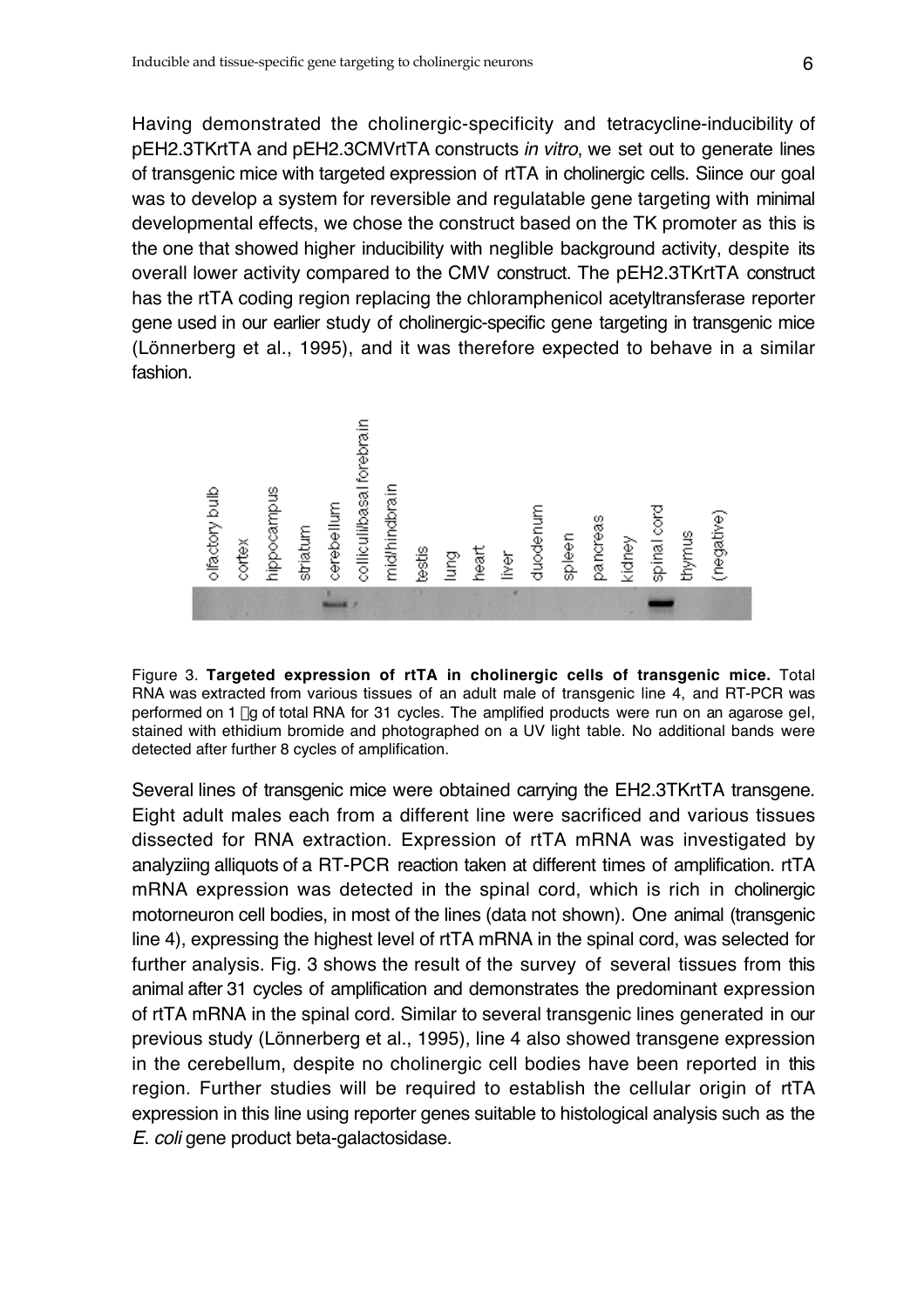In conclusion, we have documented in vitro in cell culture experiments a system for regulatable cholinergic cell-specific expression of a reporter gene. We have furthermore established several transgenic mice lines, one of which shows predominant expression of the rtTA transactivator in the spinal cord, which is the richest source of cholinergic cell bodies in the nervous system. These mice will be useful tools for developmental and functional studies on cholinergic neurons. For example, targeted and regulatable expression of the CRE recombinase to cholinergic neurons would allow for specific gene-deletion in cholinergic cells. The function of several important genes, such as neurotrophic factor receptors TrkA, TrkB, TrkC and c-Ret, may thus be studied in adult cholinergic neurons. Targeted, dosedependent and reversible overexpression of neurotrophic factors in cholinergic neurons will also be possible using these mice. This should allow the investigation of acute effects of neurotrophic factors in brain repair and learning without the complication of developmental effects. Finally, this apporach may also be useful to reversible and dose-dependent targeting to the cholinergic system of specific toxins. This may prove a novel and elegant approach to generate animal models of cholinergic degeneration, which could be very useful to study the role of the cholinergic system in cognition and behaviour, as well as to model neurodegenerative diseases of the cholinergic system, such as amyotrophic lateral sclerosis (ALS) and Alzheimer's disease.

# ACKNOWLEDGEMENTS

We thank H. Bujard and M. Gossen for their kind gift of plasmid constructs for the tetracycline system. We also thank Ann-Sofie Nilsson and Annika Ahlsén for technical assistance, and Lotta Johansson for secretarial help. This work was funded by grants from the Swedish Medical Research Council, Centrala Försökdjursnämnden, Lars Hiertas Minne and the Karolinska Institute.

# REFERENCES

Arvidsson, U., Riedl, M., Elde, R., and Meister, B. (1997). Vesicular acetylcholine transporter (VAChT) protein: A novel and unique marker for choliinergic neurons in the central and peripheral nervous systems. J Comp Neurol 378, 454-467.

Bejanin, S., Cervini, R., Mallet, J., and Berrard, S. (1994). A unique gene organization for two cholinergic markers, choline acetyltransferase and a putative transporter of acetylcholine. J Biol Chem 269, 21944-21947.

Chireux, M., Raynal, J. F., Le Van Thai, A., Cadas, H., Bernard, C., Martinou, I., Martinou, J.-C., and Weber, M. B. (1994). Multiple promoters of human choline acetyltransferase and aromatic L-amino acid decarboxylase genes. J Physiol Paris 88, 215-227.